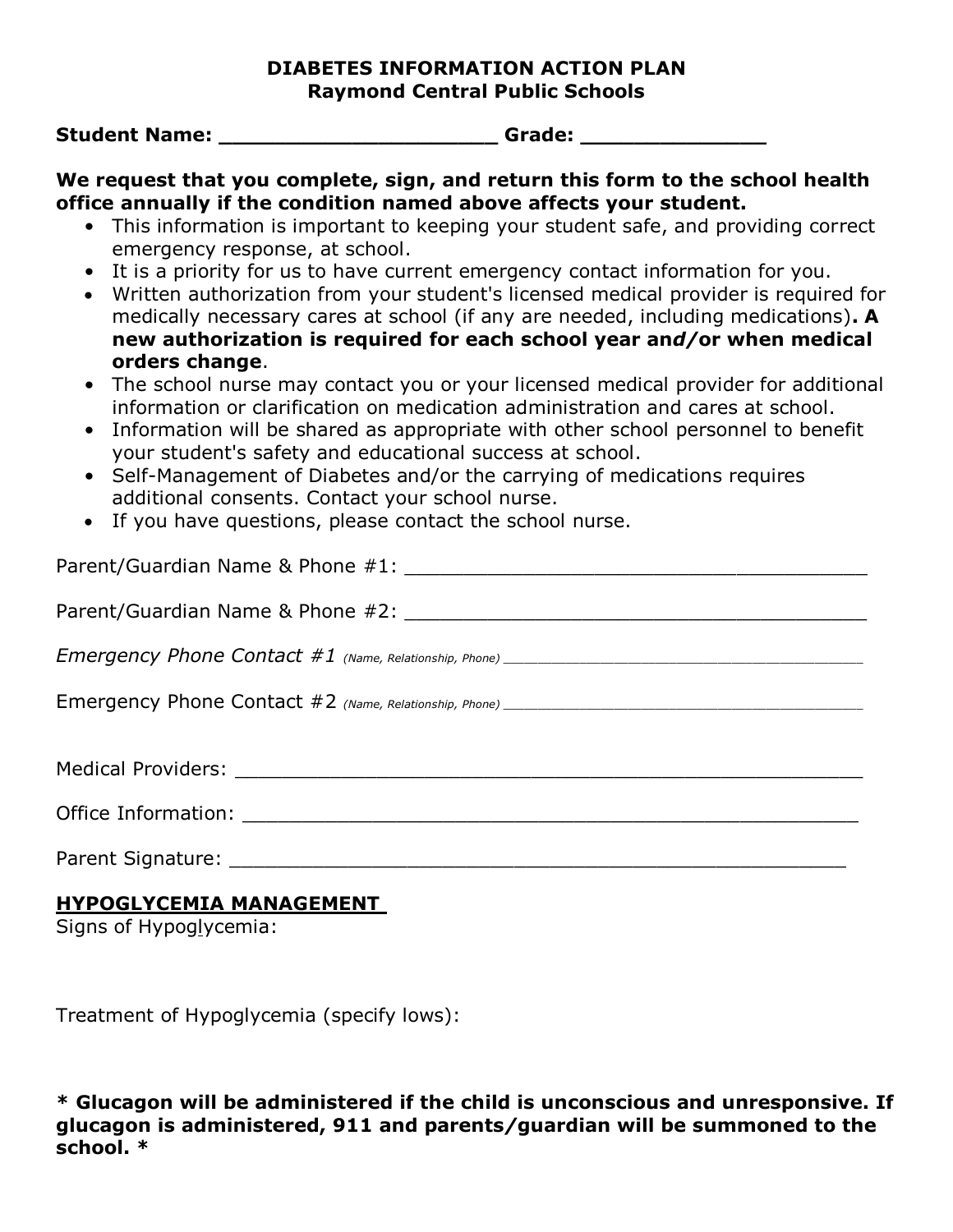### **HYPERGLYCEMA MANAGEMENT**

Signs of Hyperglycemia:

Treatment of Hyperglycemia (specify blood sugar ranges as needed):

☐Urine or Blood Ketones Should be Checked with the following symptoms or when blood glucose levels are above mg/dl:

## **BLOOD GLUCOSE MONITORING..**

Target Range:

Notify Parent When Blood Sugar Ranges are:

Device Used to Check Blood Sugar.

Preferred School Location for Performing Blood Glucose Tests:

Times of Blood Sugar Testing:

Will student carry their own supplies? **YES NO** If yes, please list (may need a self-carry consent):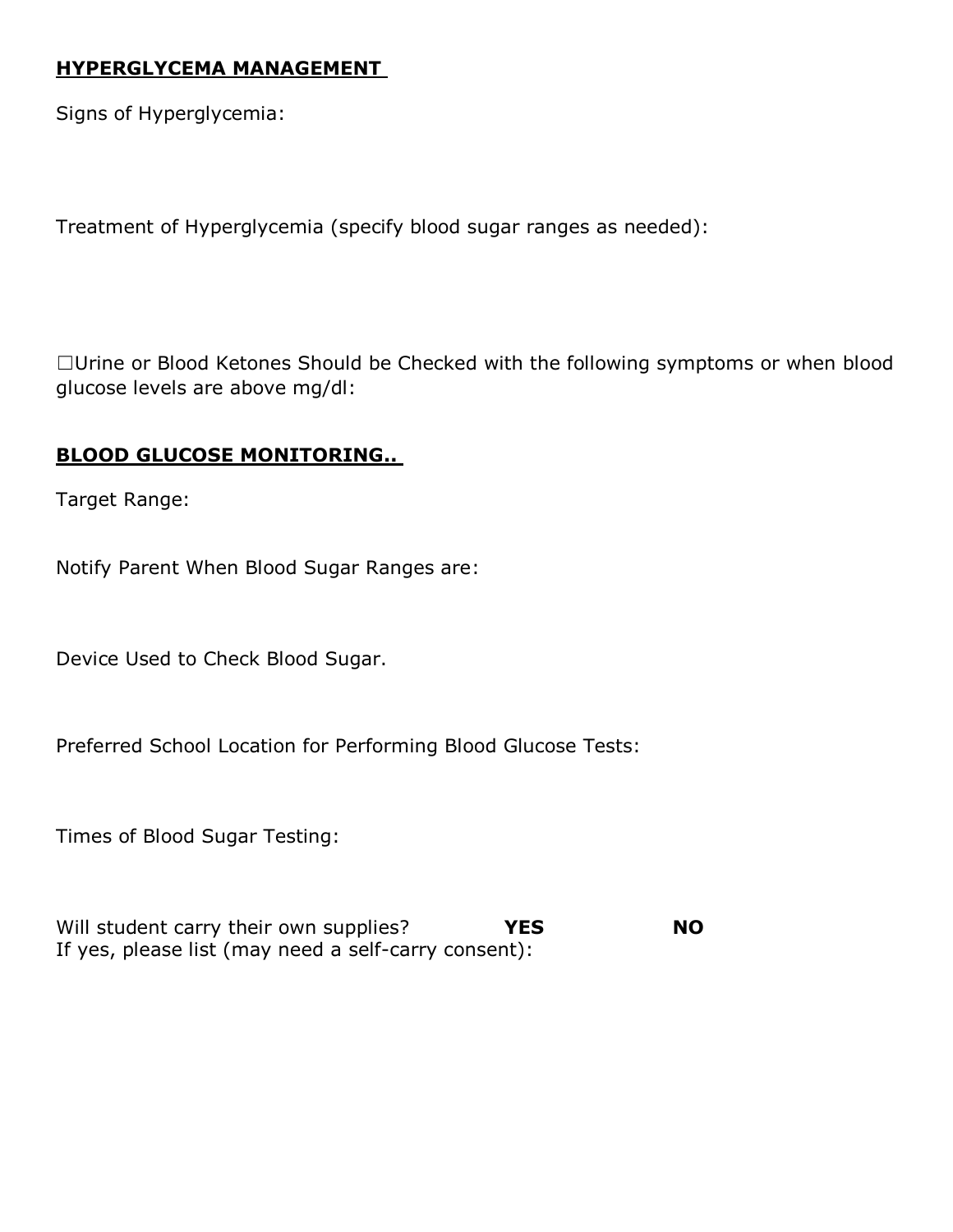# **EXERCISE AND SPORTS**

Restrictions on Activity, if any:

Check Blood Glucose Before and After PE or Sports Activities:

**YES NO**

Student Should Not Participate if Blood Glucose ls Below mg/dl.:

Student Should Not Participate if Moderate to Large Ketones are Present at School (if tested).

## **MEALS AND SNACKS AT SCHOOL**

Snack Foods, East-Acting Carbohydrates, are Provided by the Parent/Guardian Location of snacks:

Instructions When Food is provided to the Class:

Instructions for Field Trips:

#### **MEDICATIONS ORAL MEDICATIONS:**

Dose:

Time:

# **INJECTABLE INSULIN** *(***All insulin must be replaced every 28 days.)**

Name of Insulin:

Method of Injection:

Changes in Insulin Doses Required in Writing from Parent/Guardian or Licensed Medical Provider, Email. ☐Insulin Correction*/*Sliding Scale for Blood Glucose Reading: units of if blood glucose is to mg/dl units of if blood glucose is to mg/dl units of if blood glucose is to mg/dl units of if blood glucose is to mg/dl

## **\*Notify School nurse if new insulin to carb ratio.**